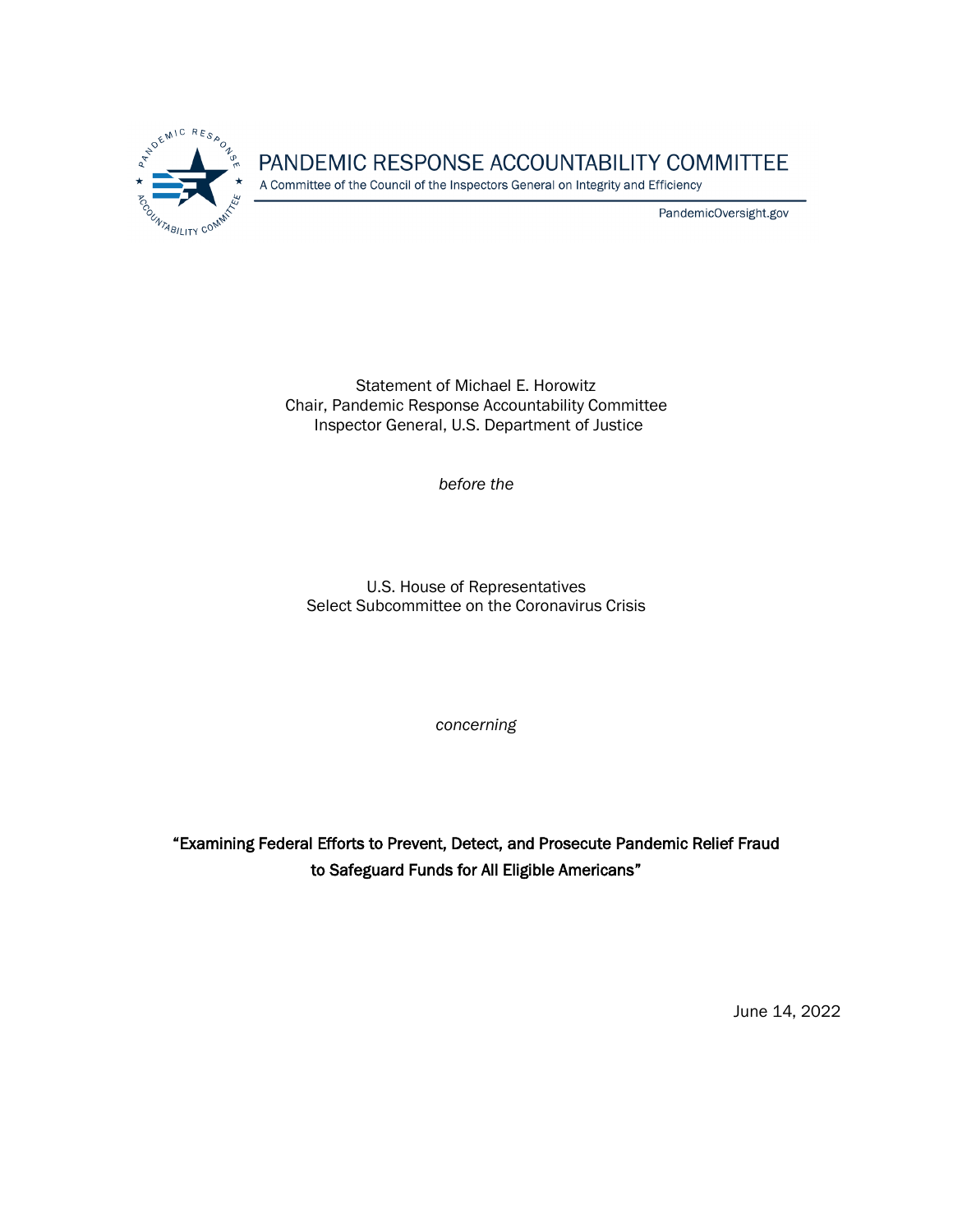Mr. Chairman, Ranking Member Scalise, and Members of the Subcommittee:

Thank you for inviting me to testify today on the ongoing oversight work of the Pandemic Response Accountability Committee (PRAC), which was created in March 2020 as part of the Coronavirus Aid, Relief, and Economic Security Act (CARES Act). The PRAC provides independent oversight of pandemic relief spending and helps coordinate and facilitate oversight by the Inspectors General (IGs) whose agencies administer pandemic relief programs. It has been my honor to serve as Chair of the PRAC since April 2020 and, working together with our state and federal oversight partners, we are ensuring transparency in pandemic spending, helping to reduce fraud in pandemic programs, and holding accountable those who have stolen from and defrauded these programs.

The PRAC is housed within the Council of the Inspectors General on Integrity and Efficiency (CIGIE) and is comprised of 21 federal Inspectors General (IGs) that work collaboratively to oversee the more than \$5 trillion in federal pandemic relief emergency spending. Our primary mission is to work with Offices of Inspector General (OIGs) to ensure that taxpayer money is being used effectively and efficiently to address the pandemic-related public health and economic needs funded through the various COVID-19 relief bills.

To facilitate our mission, we

- **promote transparency** by publicly reporting accessible and comprehensive spending data;
- collaborate across the oversight community to identify cross-cutting issues and risks;
- detect and prevent fraud, waste, abuse, and mismanagement of relief spending through leading-edge data insights and analytic tools; and
- hold wrongdoers accountable by marshaling the investigative and analytic resources of the oversight community.

My testimony today highlights the PRAC's achievements since March 2020 in fulfilling these objectives. I will also discuss our strategic direction as we have evolved into an organization providing a model for effective, coordinated government oversight and building a legacy for how the IG community manages future large-scale government emergency response efforts.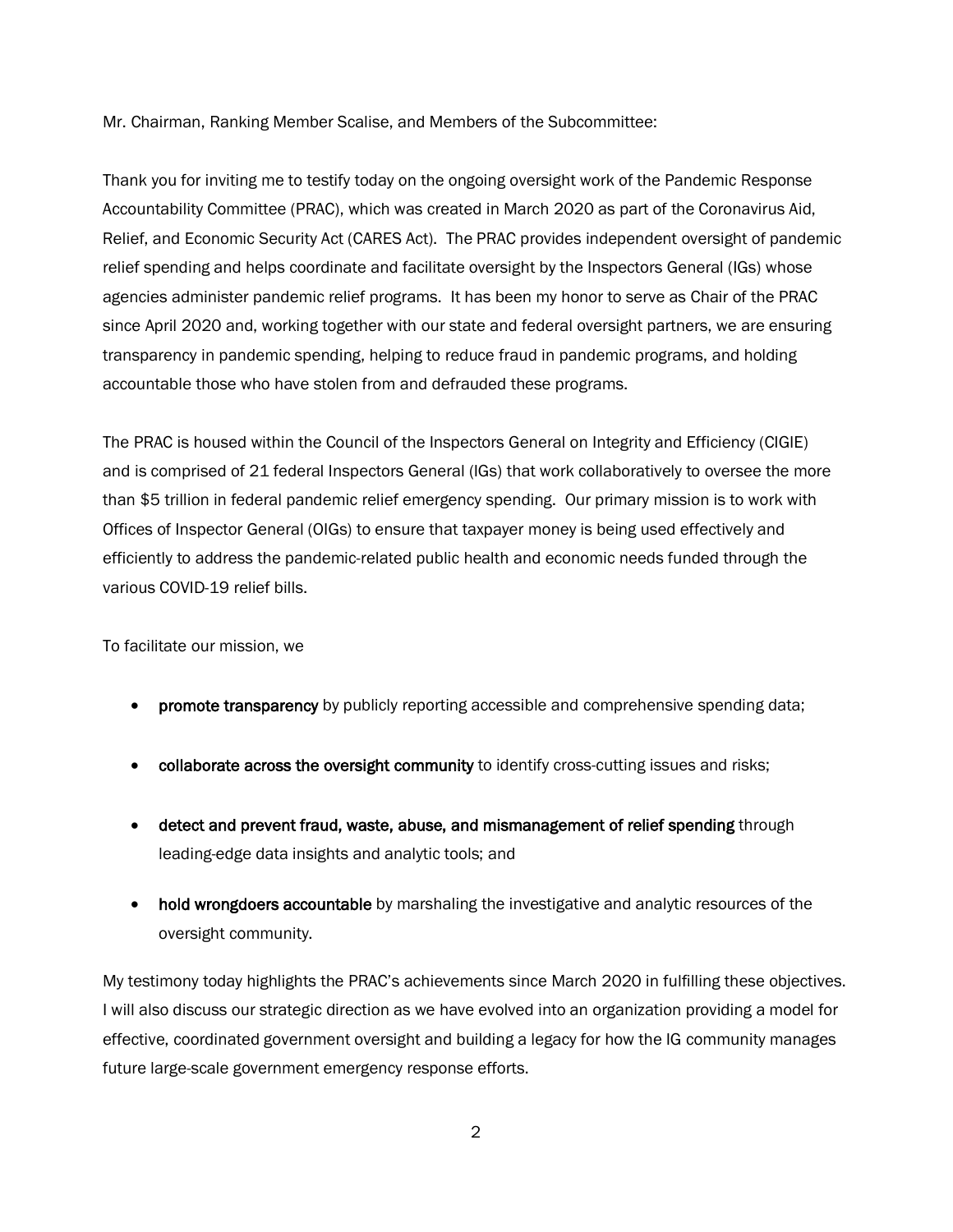#### **Background**

At the outset, it's important to emphasize the whole-of-government oversight effort that is required to oversee spending of this magnitude. With the PRAC's appropriation of \$120 million, we have been tasked with overseeing the more than \$5 trillion in pandemic relief funding exceeds the federal government's total spending in 2019 for discretionary, mandatory, and interest on the debt. It is also more than six times greater than the \$800 billion stimulus package passed in 2009 in the wake of the financial crisis. To lead oversight of the 2009 stimulus, Congress created the Recovery and Accountability Transparency Board—affectionately known as the RAT Board—and appropriated more than \$175 million to it over the course of its almost seven-year existence.[1](#page-2-0) The RAT Board, led by then-Interior Department Inspector General Earl Devaney and comprised of about a dozen IGs, was widely praised for its effective oversight efforts. Those included the RAT Board's development of the Recovery Operations Center (ROC), a first-ever Inspector General community-wide data analytics effort. Unfortunately, when the RAT Board sunset by law in 2015, the ROC was shut down as well.

What we have sought to do at the PRAC, with our total Congressional appropriation of \$120 million, is to expand and build upon the prior outstanding work of the RAT Board while developing a new model for conducting oversight in a crisis. It is a model that should be retained and replicated, built on a foundation of collaboration, the use of data analytics, and drawing on the existing capabilities of the oversight community.

Today, federal Inspectors General are charged with overseeing 426 pandemic relief programs across more than 40 agencies. Just one of those programs alone—the Paycheck Protection Program (PPP) has distributed approximately \$800 billion in funding, or roughly the same amount as the entire American Recovery and Reinvestment Act of 2009. Moreover, in just its first 14 days, about 1.7 million PPP loans were issued with disbursements of upwards of \$343 billion. Importantly, these funds were allotted with few, if any, controls.

Consequently, effective and coordinated independent oversight has been central to improving how federal agencies are operating their pandemic relief programs and delivering essential services to the public, as well as addressing and combating fraud, waste, abuse, and mismanagement involving these

<span id="page-2-0"></span><sup>1</sup> The American Recovery and Reinvestment Act of 2009 originally appropriated \$84 million for the RAT Board, with a termination date of September 30, 2013. In subsequent years, Congress appropriated almost \$95 million for the RAT Board. The Disaster Relief Appropriations Act of 2013 subsequently expanded the RAT Board's mandate to include oversight of other federal spending—specifically funds related to Hurricane Sandy relief efforts—through September 30, 2015. The RAT Board oversaw \$800 billion dollars of relief from the American Recovery and Reinvestment Act of 2009, and \$50 billion from the Disaster Relief Appropriations Act of 2013, for a total of \$850 billion.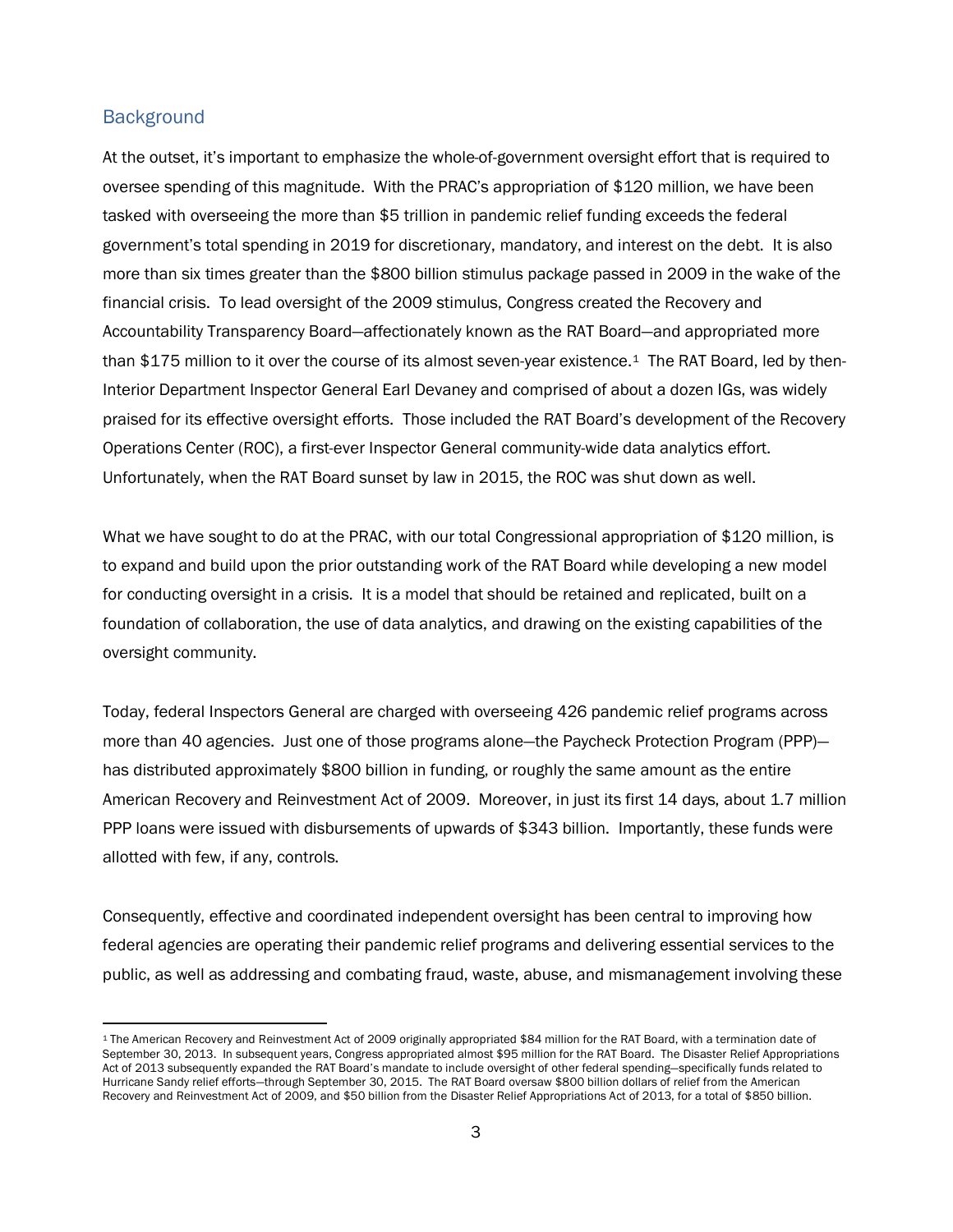funds. Through this work, oversight entities like the PRAC, IGs, the Government Accountability Office (GAO), and our state and local oversight partners have played and continue to play a critical role in the success of our national recovery efforts.

In addition to these coordination efforts with our oversight partners, over the past year we have met weekly with the leadership of the Office of Management and Budget (OMB) and the American Rescue Plan (ARP) implementation team led by Gene Sperling. These meetings have enabled the PRAC and Inspectors General to, among other things, timely share any issues that have arisen with Executive Branch leadership and ensure that any impediments to our oversight work are addressed promptly. We also have, separately, participated in more than 25 meetings focused on agency-specific pandemic relief programs where the agency provides an overview of the program to be implemented, payment integrity risks, and reporting and performance mechanisms. Participants in the briefings, which are hosted by the ARP implementation team and OMB leadership, include the implementing agency, that agency's OIG, and the PRAC. This model allows for the presentation and consideration of antifraud controls before a program is implemented and money goes out the door.

In December 2021, [OMB Memorandum M-22-04](https://www.whitehouse.gov/wp-content/uploads/2021/12/M-22-04-IG-Cooperation.pdf) highlighted the importance of this approach: "Agencies have been encouraged to proactively engage with their IGs in the design of new or expanded ARP programs. The White House ARP Implementation Coordinator, working with OMB, developed a new process bringing together the agency, their IG, the PRAC, OMB, and the ARP Implementation team to collectively review and assess program design, financial controls, and reporting measures prior to the release of funds from programs that were newly created, received substantial funding increases, or required significant changes to program design." In April 2022, [OMB memorandum M-22-12](https://www.whitehouse.gov/wp-content/uploads/2022/04/M-22-12.pdf) directed agencies to oversee infrastructure spending with the same collaborative approach we have used for pandemic spending.

This process of engagement by senior Executive Branch and agency officials with Inspectors General and the PRAC has become a model for how to manage large-scale emergency spending initiatives and balance the need for robust independent oversight with timely program implementation.

# The PRAC Is Promoting Transparency and Collaboration across the Oversight **Community**

One of our foundational responsibilities at the PRAC is to provide transparency to the public about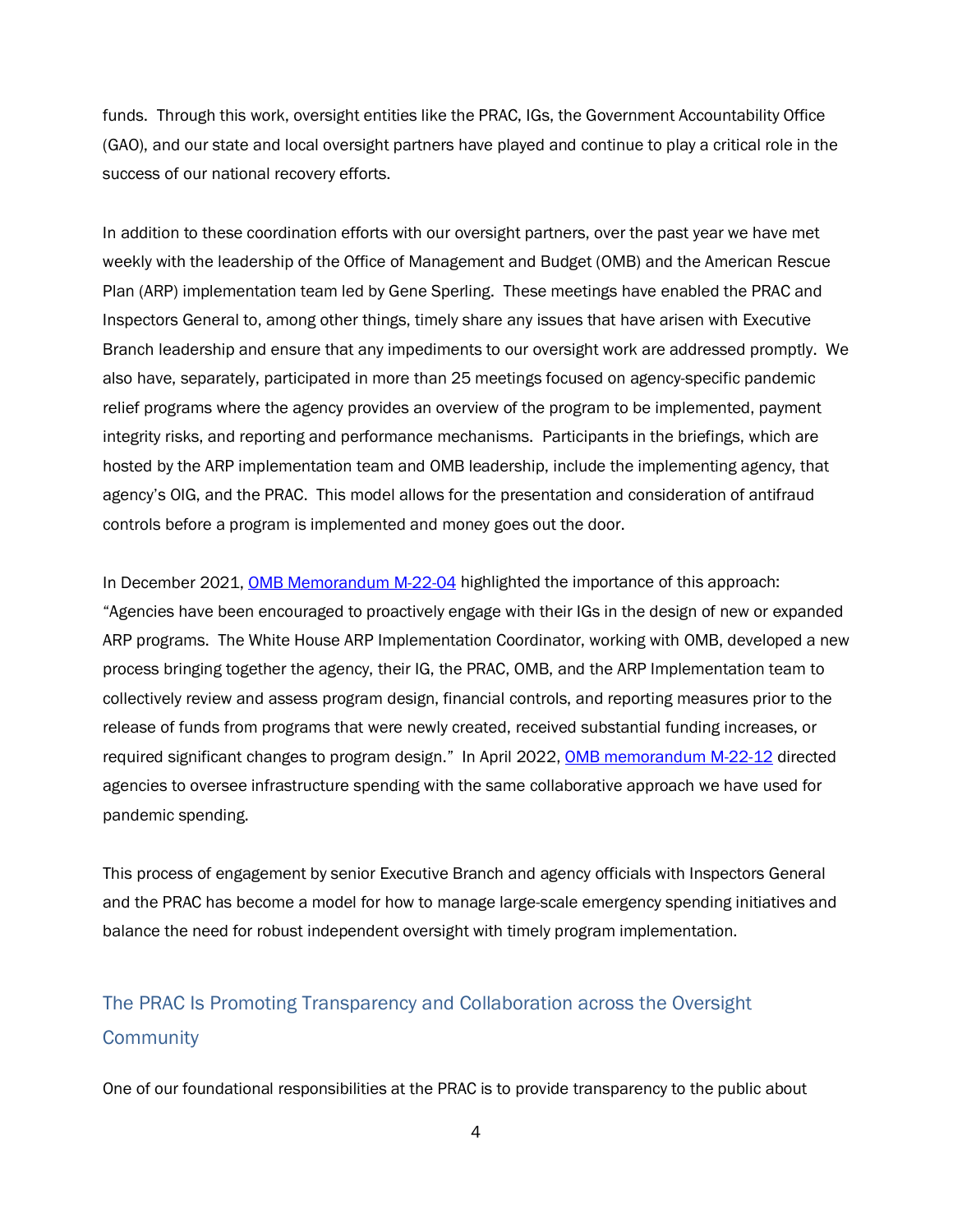pandemic-related spending. The PRAC is promoting transparency through our advanced website, [PandemicOversight.gov,](https://www.pandemicoversight.gov/) which features interactive dashboards organizing 20 million rows of data and providing timely information and relevant insights that allows the public to make sense of the more than \$5 trillion in pandemic relief spending.

If a visitor to PandemicOversight.gov is seeking information about how much money the State of South Carolina or Louisiana, for instance, spent on payroll for health and safety employees, they can drill down in the nearly 200,000 rows of prime- and sub-recipient data on our Coronavirus Relief Fund (CRF) dashboard. There, they can find details, to the dollar, on how cities and counties in those states used their federal relief funds. The PRAC has also posted [newly available](https://www.pandemicoversight.gov/data-interactive-tools/data-download-center) data from the U.S. Department of the Treasury on the Coronavirus State and Local Fiscal Recovery Fund (SLFRF), part of the American Rescue Plan Act.

Another visitor to our website might be looking for a broader view on how states are using Elementary and Secondary School Emergency Relief grants to close learning gaps resulting from pandemic-related school closures and remote learning. There, they would find a data story about that issue detailing how schools across the country distributed \$189.5 billion for a range of programs and equipment, including summer school, laptops, and mental health services and support.

The PRAC also is advancing transparency by providing the public with access, through our website, to the more than 420 pandemic oversight reports issued to date by federal Inspectors General and the more than 154 reports issued to date by the GAO. These reports provide information about how pandemic programs are operating and include recommendations on how to improve them. As of June 2022, federal IGs have issued reports containing 784 recommendations to improve the pandemic response. Those reports contain over \$57.1 billion in total monetary findings, which includes findings where an OIG questioned costs associated with a pandemic response program or determined that the agency could have put pandemic response funds to better use. In the PRAC's most recent Semiannual Report to Congress, we identified four key insights from oversight work completed between October 1, 2021, and March 31, 2022: the need for increased focus on fraud controls and managing risk; how incomplete data can hinder agency leadership decision-making; the importance of improving customer service performance and reform; and the need to address remote work capabilities.

In addition, as part of our close working relationship with our state and local partners, the PRAC is posting to our website pandemic-related reports issued by state and local auditors so that the public has access to oversight information at all levels of government. More than 200 state and local auditor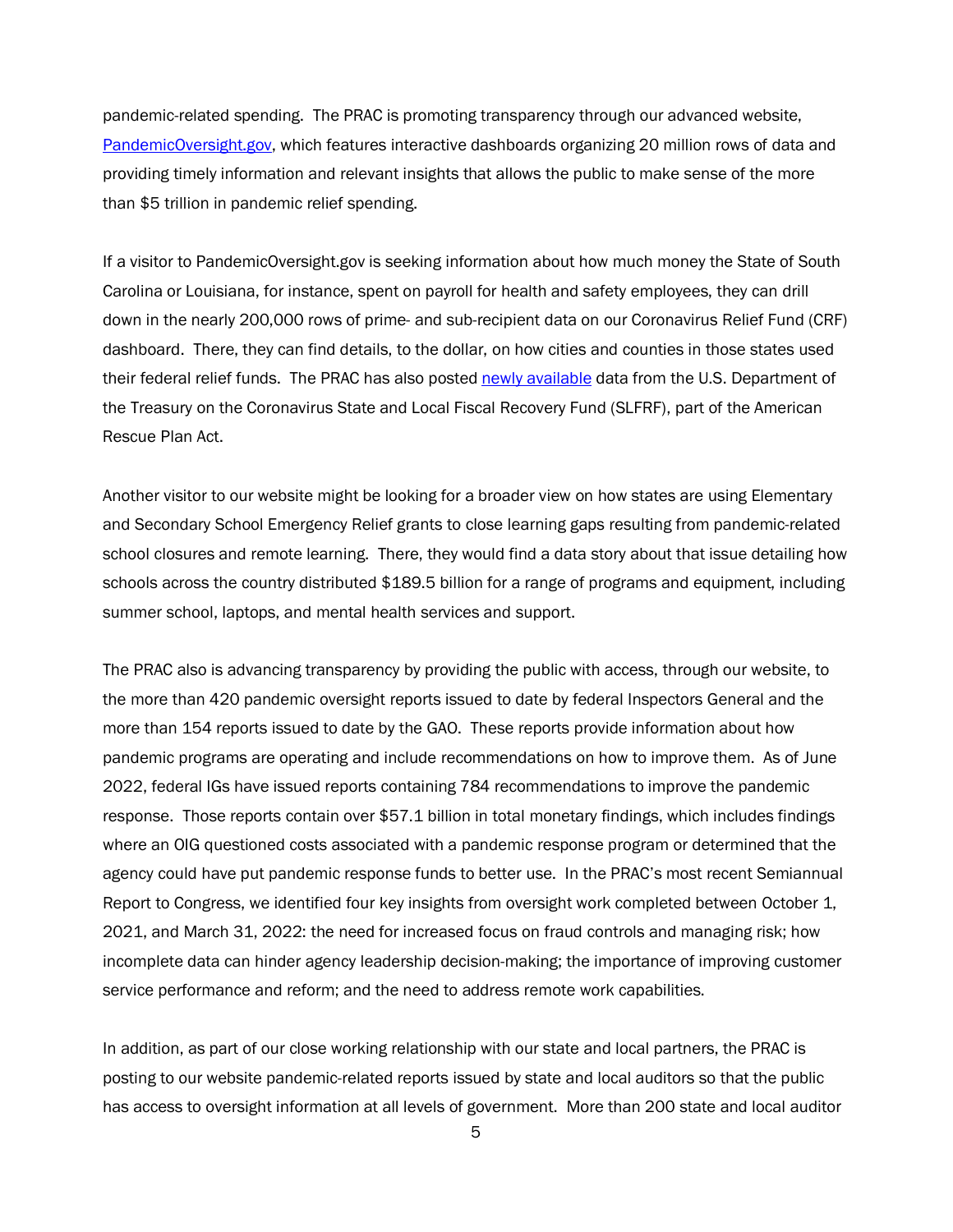reports are already on our website covering programs in 33 different states and the District of Columbia.

Information is power, and through our transparency efforts we are empowering American taxpayers to dig into the data to see how pandemic relief dollars have been put to work in their communities. Information and transparency are also critical to ensuring accountability. As Justice Brandeis so aptly stated, "sunlight is said to be the best of disinfectants." Without transparency and that sunlight, you cannot have accountability. Indeed, transparency drives accountability. To assess whether a program has had its intended impact, you first need to know where the money has gone and how it has been spent.

This transparency also has resulted in the PRAC and Inspectors General benefiting from tips that the public and whistleblowers have provided about waste, fraud, and abuse after reviewing the spending data on our website. We rely on information from whistleblowers and citizen watchdogs to help us prevent and detect wrongdoing, recover funds for the taxpayers, and hold wrongdoers accountable.

In terms of collaboration, from the earliest days of the pandemic we recognized the importance of coordinating with GAO and our state and local oversight partners. The Inspector General community is fortunate to have developed over the years a strong working relationship with GAO, thanks in significant part to the leadership of Comptroller General Gene Dodaro; we also have benefitted from Comptroller General Dodaro's tireless efforts to bring together the GAO, federal Inspectors General, and the state and local oversight community to share information and best practices. At the PRAC, we have sought to build on those relationships and to raise to a new level our collaboration with our oversight partners. For instance, the PRAC's leadership regularly coordinates with GAO leadership on pandemic oversight issues and is engaging with state and local oversight offices to share the results of our work and to enable state and local oversight offices to provide the PRAC, or the appropriate OIG, with investigative information applicable to a federal pandemic response. The PRAC also conducts quarterly briefings to share fraud indicators with state and local investigators and auditors. To date, close to 400 state and local officials have attended these briefings.

Furthermore, in our recently updated communication guide for state, local, and Tribal government auditors, we provide quick and easy access to information on how to post oversight products to our website, submit information to our hotline, and refer hotline complaints to the PRAC and federal OIGs. We have also included a new section titled *Interact with Our Data*, which includes guidance on how to use interactive maps and dashboards for Provider Relief Fund, Coronavirus Relief Fund, and Paycheck

6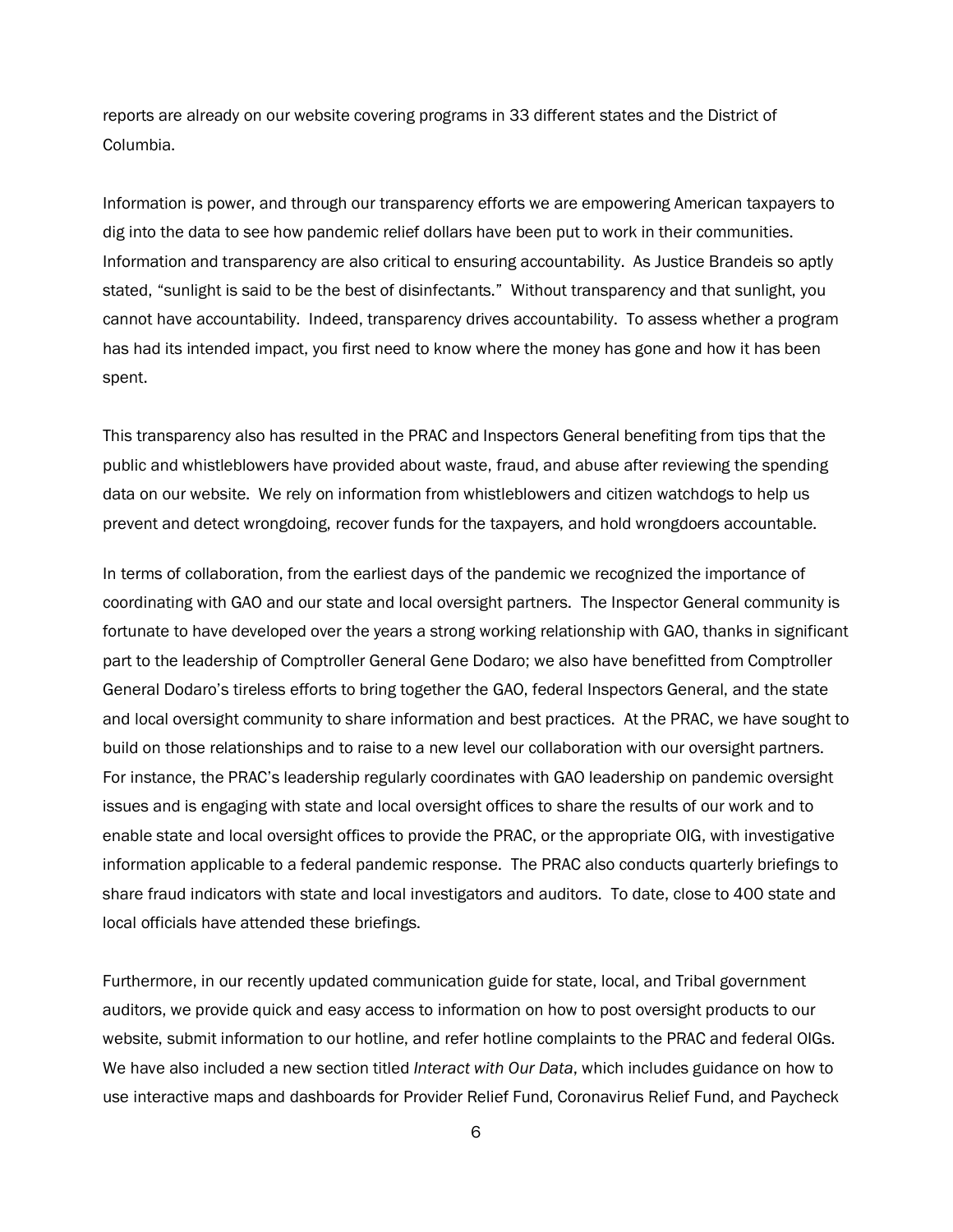Protection Program data. We also are launching a first-ever state auditor-in-residence program to detail an official from a state audit office to the PRAC to better inform federal pandemic oversight with local insights; this program also will, inevitably, help the federal IG community build a coordination infrastructure that can be sustained post-pandemic.

Additionally, through regular stakeholder listening sessions that we are holding with the GAO and federal, state, local, and Tribal auditors, we hear about the impact that pandemic programs have had on local communities and provide an essential platform for auditors across the country to collaborate and share information on best practices and lessons learned. These close partnerships enhance our own independent oversight and go a long way in helping our state and local partners raise priority risks and issues, such as fraud alerts and other early warnings, and resolve questions in their own oversight work including those around Single Audit requirements and Office of Management and Budget guidance. These sessions have provided such value to the community that members from CIGIE's infrastructure working group are using this platform to efficiently coordinate future infrastructure oversight at all levels of government.

Further, consistent with the authority provided to the PRAC to hold public hearings, [we have hosted](https://www.pandemicoversight.gov/news/events) a [series of programs](https://www.pandemicoversight.gov/news/events) over the past two years, including with the bipartisan National Academy of Public Administration, so that the PRAC can share insights on the successes and challenges of pandemic programs at the grassroots level. The recordings of these events can be found on our website, and in the past year the topics have included:

- the impact of pandemic response programs and spending in [underserved communities,](https://www.pandemicoversight.gov/news/events/pandemic-spending-and-underserved-communities)
- the effectiveness of pandemic [housing relief](https://www.pandemicoversight.gov/news/events/pandemic-housing-relief-programs) programs
- the extent to which efforts like the Emergency Broadband Benefit program [connected](https://www.pandemicoversight.gov/news/events/pandemic-response-programs-internet-access) [communities to the internet](https://www.pandemicoversight.gov/news/events/pandemic-response-programs-internet-access) during the pandemic, and
- the [experience of applicants](https://www.pandemicoversight.gov/news/events/roundtable-event-whats-it-applying-pandemic-relief-funds-0) who applied for pandemic benefits, and challenges they faced, such as identity theft.

Indeed, the pandemic affected every part of our society, from small business to health care providers to schools. That is why I am also proud of the important oversight work that the PRAC and Inspectors General have done on pandemic-related health issues. For example, last year our health care issue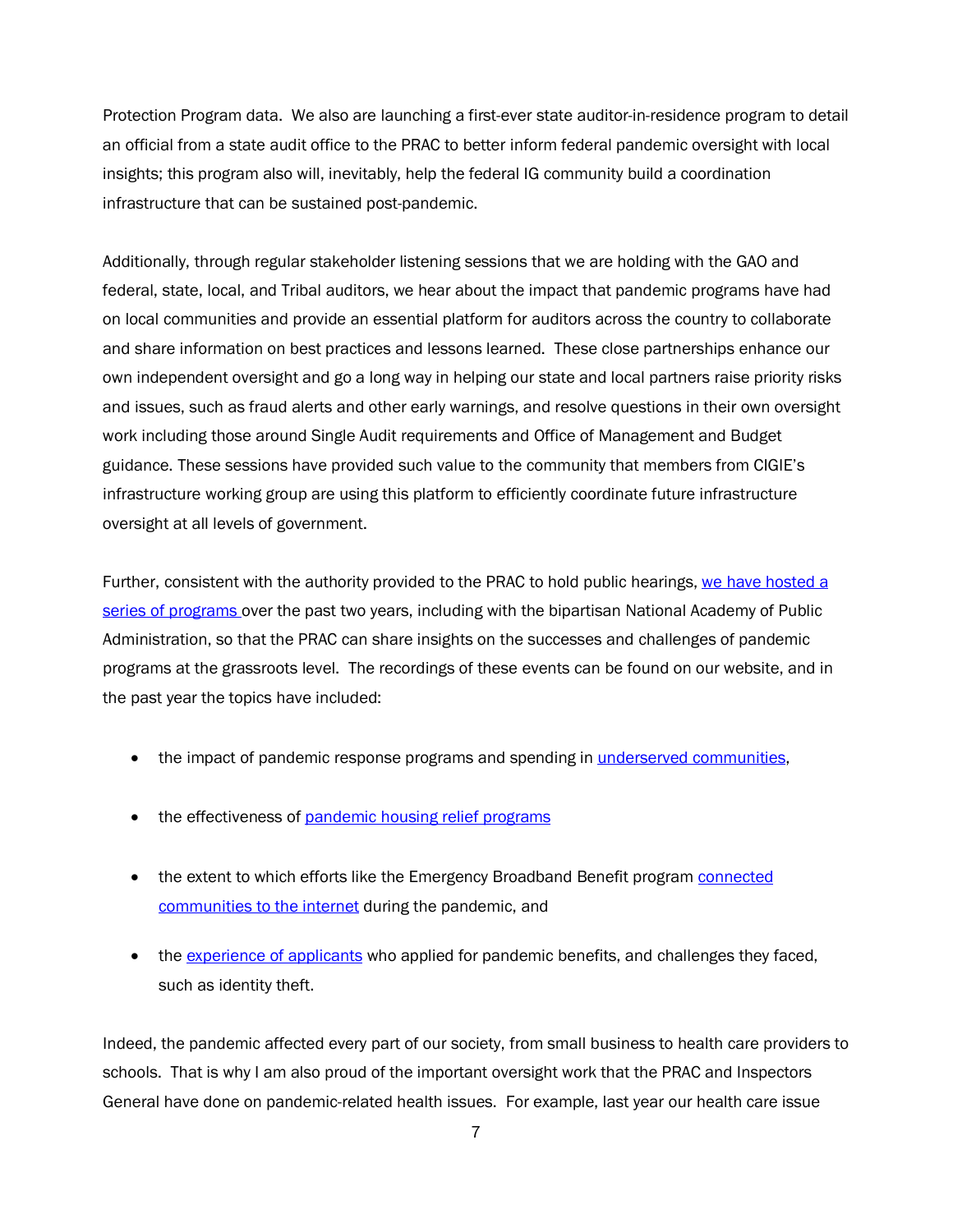group released a [report o](https://www.pandemicoversight.gov/oversight/our-publications-reports/federal-covid-19-testing-report)n COVID-19 testing, a risk area the group identified that cuts across agencies, and collaborated to create a data brief on COVID-19 testing administered between February 2020 and August 2020 in six select federal health care programs.[2](#page-7-0) This report highlights crucial areas policymakers should consider to improve testing for Americans, including availability, accessibility, and cost effectiveness of tests. A year later, this issue remains as relevant as ever. The PRAC is also currently coordinating a review related to the use of telehealth services during the pandemic. Specifically, the project involves assessing six federal health care programs to identify the nature of telehealth use across these programs and to identify potential integrity risks associated with telehealth programs and the facilitation of telehealth care.

We will continue to engage in collaborative outreach efforts like these to increase the public's awareness of how their tax dollars are being spent and to promote ideas that may improve the government's response to this and future crises.

### The PRAC Is Identifying Necessary Improvements in How Agencies Collect and Track Spending Data and Operate Pandemic Programs

Despite the PRAC's significant accomplishments in advancing transparency, we have had a number of challenges in making available to the public full and complete information about the federal government's pandemic spending, as well as providing data on how that money was being used. Early on, we had difficulty obtaining spending data for several significant pandemic programs and few agencies required relief recipients to provide detail about how they were spending federal funds that they received. A[s we reported in November 2020,](https://www.pandemicoversight.gov/sites/default/files/2020-11/Executive%20Summary%20and%20Cover%20Letter%20on%20Transparency%20in%20Pandemic-Related%20Federal%20Spending%2011-20.pdf) data completeness and transparency gaps presented challenges to our ability to oversee pandemic relief spending and, as a result, we found that policymakers, senior leaders, and program managers may not have access to all the data needed to inform program and funding decisions for their pandemic response programs. We recognize that pandemic relief funds were distributed amid a worldwide health and economic crisis, creating a potential tension between imposing an undue burden on aid recipients and requiring those recipients to provide information about how they spent the money that they received. Nonetheless, we believe that taxpayers have a right to know how their money is being spent, and that policymakers also need this information to be able to assess whether and how these relief programs worked.

<span id="page-7-0"></span><sup>&</sup>lt;sup>2</sup> The PRAC has five subcommittees and four issue groups, including health care, financial institutions, data sharing, and identity fraud reduction and redress. These subcommittees and groups share ongoing oversight and accountability efforts, best practices, and lessons learned among our 21 member IGs.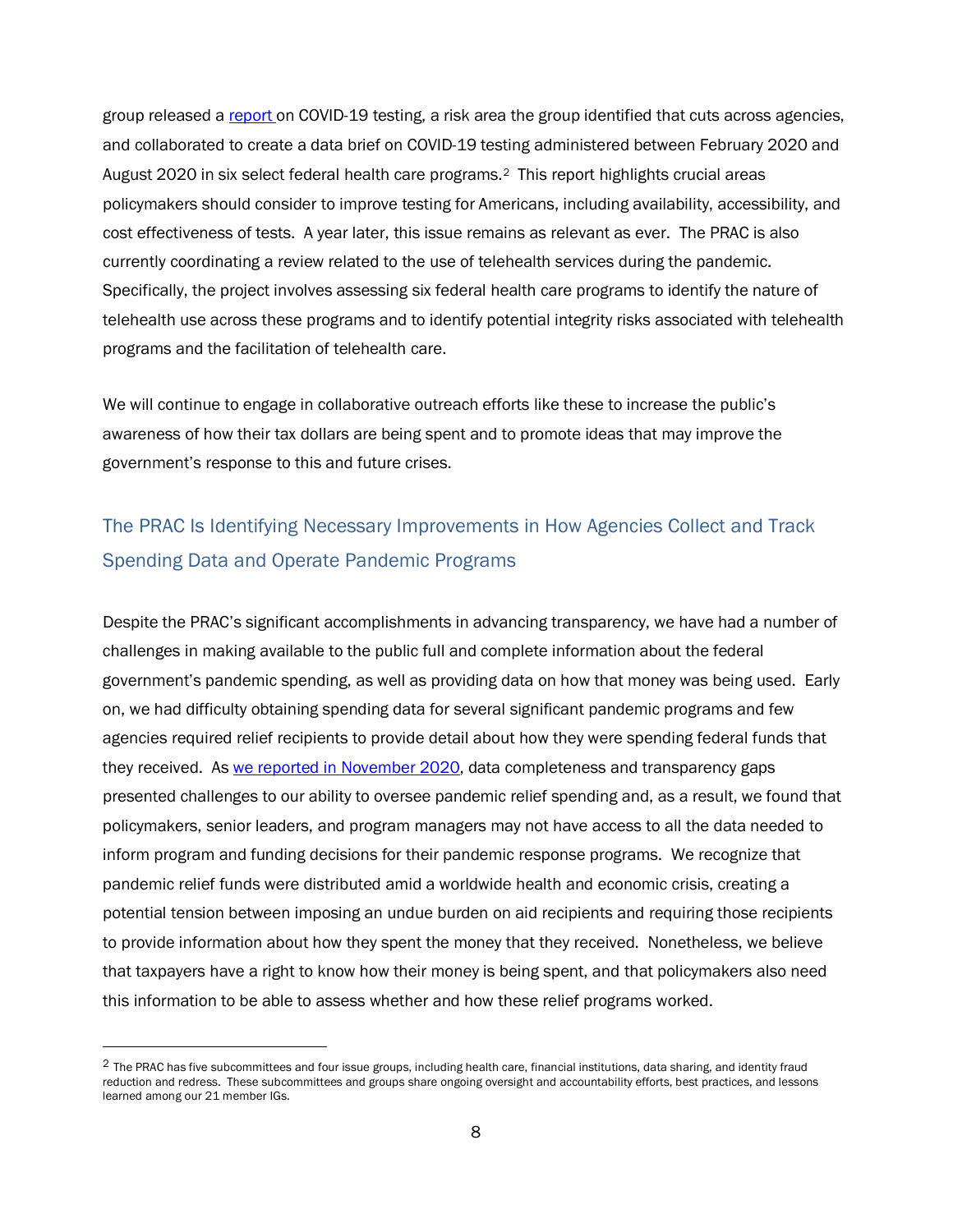We further highlighted this challenge in our October 2021 report *[Increasing Transparency into COVID-](https://www.pandemicoversight.gov/media/file/increasing-transparency-covid-19-spending10192021pdf)[19 Spending](https://www.pandemicoversight.gov/media/file/increasing-transparency-covid-19-spending10192021pdf)*. In that report, we examined 51,000 grants worth \$347 billion, spread across 250 programs to assess the level of transparency in agency information. We found numerous challenges and problems:

- 15,000 awards worth \$33 billion had meaningless descriptions that made it difficult to know what that money was used for;
- more than 12,000 of those awards used **opaque descriptions** that repeated the name of the program, such as "Community Development Block Grants/Entitlement Grants"; and
- another 2,500 awards used indecipherable technical jargon like CCC5-2021.

Both our November 2020 report and our October 2021 report contain recommendations for improving the federal government's data transparency and spending information. We also have had numerous discussions with the Administration and Congressional officials about the need to improve the quality of future spending data. Without high-quality data, policymakers and the public cannot fully assess the successes and shortcomings of pandemic relief programs. Equally important, this lack of transparency can hinder efforts to ensure accountability. We have been working with OMB, the Chief Financial Officers Council, Inspectors General, and agencies on these gaps with the goal of improving data quality and transparency. For example, in December 2021, the PRAC briefed the Chief Financial Officers Council to highlight common issues identified in the report, share lessons learned, and promote improvements in federal award data. Moreover, the PRAC followed up with OMB to close recommendations that address issues in award descriptions for federal award data, enhance independent oversight of agency award data submissions, and pilot solutions to better track sub-recipient data reported to [USAspending.gov.](http://www.usaspending.gov/)

An important result from these discussions was [OMB Memorandum M-21-20,](https://www.whitehouse.gov/wp-content/uploads/2021/03/M_21_20.pdf) *Promoting Public Trust in the Federal Government through Effective Implementation of the American Rescue Plan Act and Stewardship of the Taxpayer Resources,* issued on March 19, 2021. This guidance addresses several of the concerns PRAC leadership and staff have been discussing with OMB since March 2020, particularly the need for detailed and accurate award descriptions, enhanced transparency of spending through use of disaster and emergency funding codes, and a commitment to work with the PRAC and Inspectors General to strengthen payment integrity. Additionally, the guidance notes that "OMB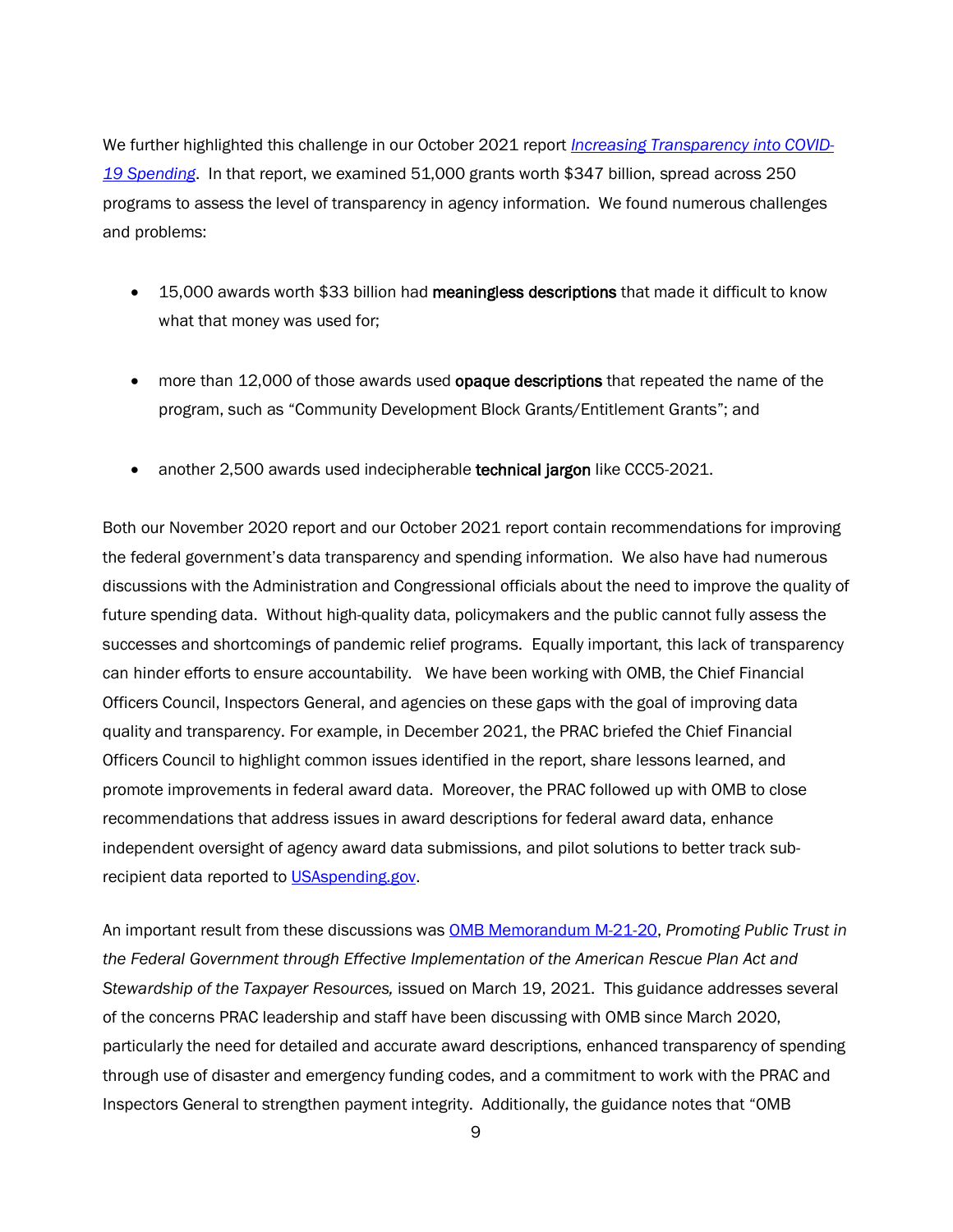anticipates continued collaboration with the PRAC to include joint communications on issues related to ARP relief that will raise awareness on specific challenges and opportunities for payment integrity." Indeed, in April 2021, we issued a **Joint Alert with OMB** on payment integrity. The joint alert identifies risk factors and mitigating strategies that agencies can consider when assessing impact to their respective programs. In July 2021, we issued a second [Joint Alert](https://www.pandemicoversight.gov/news/articles/joint-announcement-john-pasquantino-acting-omb-controller-and-michael-horowitz-prac-0) with OMB, this one on the benefits of using automation and data analytics in reducing the risk of improper payments of government funds.

We believe it is imperative that executive departments and agencies incorporate the lessons learned from previous rounds of COVID-19 stimulus. That is why, in September 2021, we issued a report entitled *[Lessons Learned in Oversight of Pandemic Relief Funds](https://www.pandemicoversight.gov/media/file/prac-lessons-learned-update-june-2022pdf)*, highlighting several of the challenges we identified in the operation of some of the largest pandemic relief programs, such as the Paycheck Protection Program and Unemployment Insurance, that were prone to fraud, waste, and abuse due to their size and scope. For example, we saw potential fraud because of self-certification in relief programs run by the Small Business Administration and the Department of Labor. And, just last week, we published an update to this report identifying five additional lessons learned in our oversight of American Rescue Plan programs.

What are the 10 lessons we've learned from oversight of pandemic response programs?

- 1. Agencies shouldn't solely rely on individuals attesting that they are eligible for benefits
- 2. Underserved communities should be prioritized for funding
- 3. Agencies should use existing data to verify eligibility, like the "Do Not Pay" system
- 4. Relief guidance needs to be accurate and issued quickly
- 5. Programs must fully disclosure to the public who received relief funds
- 6. Allocate Funding Based on Need
- 7. New Programs Need More Outreach to Increase Public Awareness and Participation
- 8. Watchdogs Need Access to Data to Find Fraud
- 9. Collaboration is Critical to Oversee Pandemic Relief Programs
- 10. Better Reporting is Needed to Track Pandemic Relief Spending

These lessons need be heeded as policymakers respond to recent natural disasters with new relief funding.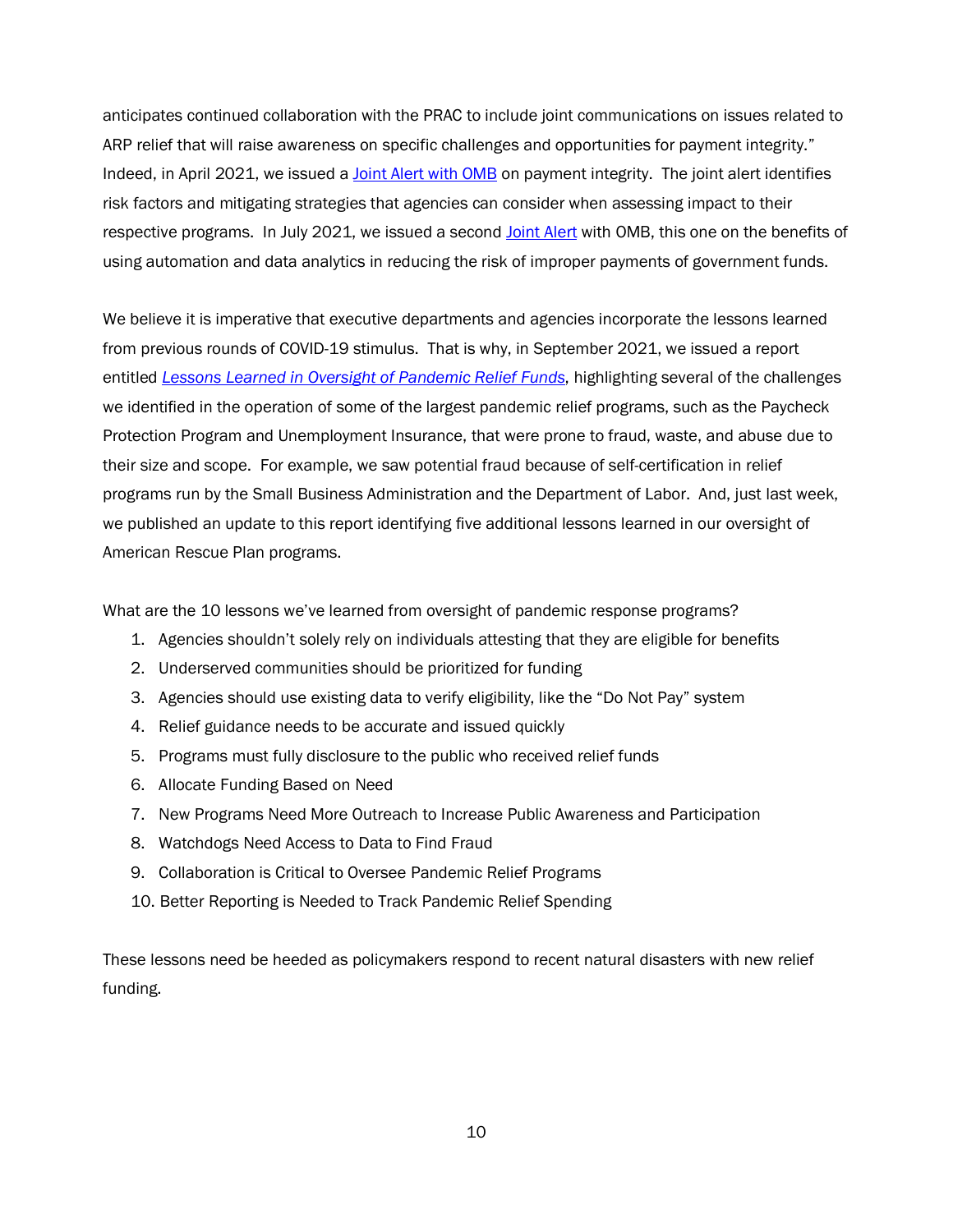## The PRAC Is Using Advanced Data Analytics to Drive Investigations and Hold Wrongdoers Accountable

The only way to effectively oversee \$5 trillion in relief spending is with data. At the PRAC, we have been using advanced data science to advance our oversight mission in a manner never before undertaken by the Inspector General community. Using funding provided by Congress in the American Rescue Plan, the PRAC created the Pandemic Analytics Center of Excellence (PACE) to deliver world-class analytic, audit, and investigative support to the oversight community. The PACE applies the best practices from the ROC, which as previously mentioned was created by the RAT Board to support OIGs in oversight of the American Recovery and Reinvestment Act of 2009. With the ROC, we learned that OIGs stand a better chance of identifying fraud and improper payments by combining data sets and using tools like link analysis, text mining, and anomaly detection.

We have built a data analytics center that, to date, has more than 20 datasets, providing access to more than 150 million records from public, non-public, and commercial data sources, each of which has specific rules governing their use. Some of these datasets can be shared across the OIG community. For example, we are sharing SBA nonpublic loan level datasets withe 37 OIGs and law enforcement agencies. Further, thanks to the hiring authority provided to the PRAC in the CARES Act, we have been able to attract and hire some of the top data science talent from across the country. Not only has this aided the PRAC, but our highly successful Data Science Fellows program has detailed 18 data scientists to OIGs to facilitate and support their pandemic-related data analytics efforts.

The sophisticated work of the PRAC's data scientists and our data analytics platform have been instrumental in advancing our efforts to identify improper payments and fraudulent activity in pandemic programs. Among other things, our data scientists are developing robotic processes for automating some of the tasks associated with monitoring pandemic relief spending. They identify flags and anomalies, sending those to our investigators for a closer look. They also develop risk models to help Inspectors General identify high-risk recipients of pandemic funds. For example, one risk model helped the Small Business Administration (SBA) OIG to triage the enormous increase in hotline complaints it experienced after the start of the pandemic. Prior to March 2020, the SBA OIG's hotline typically received fewer than 1,000 complaints per year. That rate increased to 6,000 complaints per week during the early months of the pandemic. Using the PRAC-designed risk model, SBA OIG investigators are better equipped to assess which of these complaints to pursue, saving them valuable time and resources.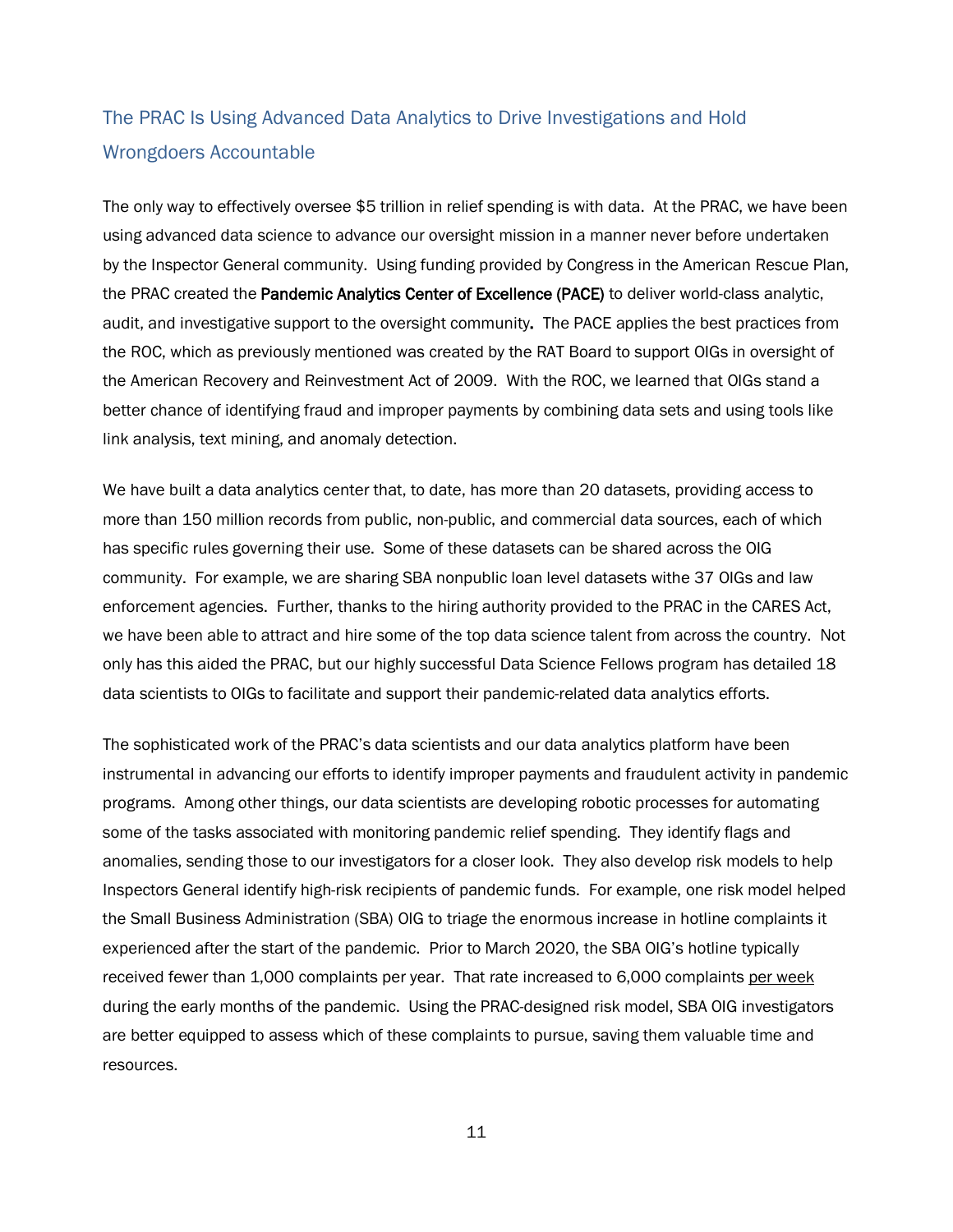In another example, the executive director of a public housing authority in two Midwest counties contacted SBA OIG when they began receiving anonymous calls after the award list of PPP loan recipients was made available online. The housing authority sought the OIG's assistance to match all participant names with PPP and Economic Injury Disaster Loan (EIDL) data. Given prosecution thresholds and large caseloads, the SBA OIG was unable to provide this assistance and referred the matter to the PACE. We obtained recipient data from the housing authority and conducted analysis with public USASpending data, non-public PPP/EIDL data, and other data sources using a Structured Query Language (SQL) waterfall matching process. Matches were made on name, address, emails, phone numbers, bank accounts, and social security numbers. With this technique, the PACE's data scientists ultimately found that approximately 10 percent of participants may have obtained PPP or EIDL loans that were inconsistent with income eligibility requirements. The SBA placed holds on names the PACE flagged in their loan forgiveness system and the local housing authority is now able to use this information in their annual income verification process.

Advanced analytics tools like these are helping our partners search multiple data sources to root out issues like identity theft, multi-dipping, and fraud across pandemic relief programs. This kind of work has advanced numerous investigations and, to date, our data analytics team has used the PACE to complete 158 investigative requests for the federal oversight community. Notably, the work of the PRAC and its partner Inspectors General have already led to more than 1,200 indictments and complaints, more than 950 arrests, and more than 450 convictions.

We are also using our CARES Act authority to create new models of coordination among the federal Inspectors General. In January 2021, the PRAC and our OIG partners launched the PRAC Fraud Task Force to enable us to better coordinate investigations, to exchange information about fraud schemes that we have identified, and to share resources to enable agents to support investigations across the Inspector General community. For example, through the PRAC's Fraud Task Force more than 40 experienced investigators from 13 OIGs have been working together to investigate small business loan fraud cases. We created a hotline that has received more than 4,000 complaints that have been routed to the appropriate agencies for follow-up action where applicable. Additionally, the PRAC Fraud Task Force has uncovered fraud schemes that have provided valuable leads for the entire Inspector General community, including scams used to buy luxury cars, real estate, and cryptocurrency. Fraud in the Paycheck Protection Program, the Unemployment Insurance program, and Economic Injury Disaster Loan grants continue to trend among our most prevalent investigations in addition to investigations involving testing supplies, treatments, and vaccines.

12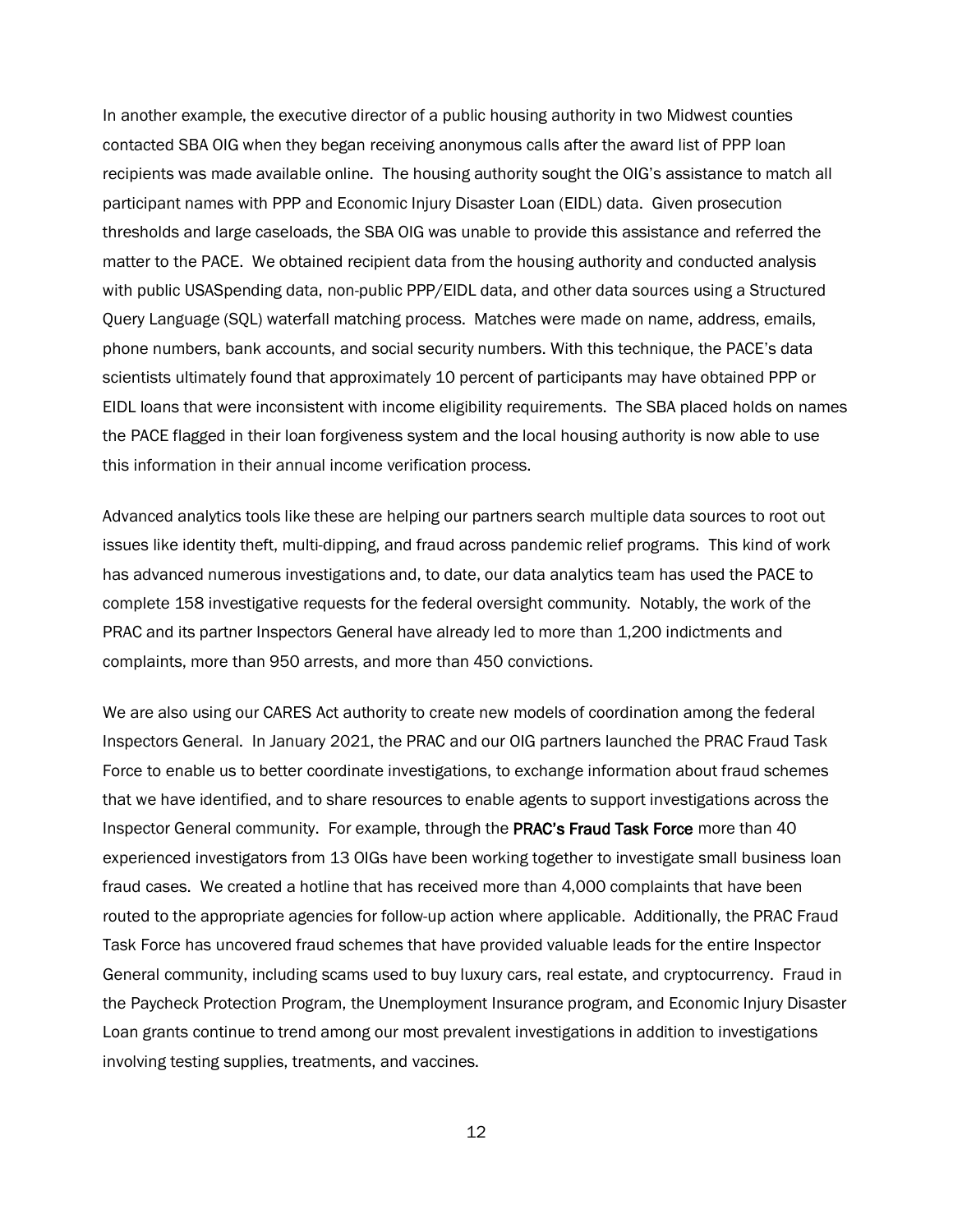We also participate, along with 30 partner agencies, in the whole-of-government effort embodied in the Department of Justice's COVID-19 Fraud Enforcement Task Force. The PRAC is also a member of DOJ's International Organized Crime Intelligence and Operations Center (IOC-2) and Organized Crime and Drug Enforcement Task Force Fusion Center, which enables PRAC to engage in case deconfliction and share and receive investigative intelligence. Pandemic fraud is a problem that affects programs across agencies, so it requires a coordinated all-of-government effort to address it. We look forward to continuing to work with federal prosecutors to ensure that those who steal from these important programs are held fully accountable.

Key to the PRAC's role in supporting OIGs, we have undertaken several initiatives to share information and connect stakeholders with an equity in pandemic fraud. In December 2021, the PRAC engaged with DOJ, the Secret Service, and other law enforcement partners on a forfeiture project to survey financial institutions who may hold suspected pandemic fraud proceeds. The PRAC created a webbased survey to financial institutions with a link where the institutions can voluntarily report frozen pandemic funds. The PRAC is collecting this information and working with partners on any potential further action.

### Legislative Priorities

Taken together, these efforts emphasize the important benefits of cross-OIG collaboration. They also demonstrate our commitment at the PRAC to using all the tools that we have available to hold wrongdoers accountable—including criminal, civil, and administrative actions. However, the PRAC's and the IG community's efforts to fight fraud in pandemic-related spending would be further enhanced by Congress' passage of three pieces of pending legislation.

First, the Administrative False Claims Act of 2021, S.2429, which is pending on the Senate floor. The bill would help us recover all fraudulently diverted tax dollars for the taxpayers by raising the jurisdictional limit for administrative recoveries of "smaller" false or fraudulent claims against the government from \$150,000 to \$1,000,000. To date, the PRAC is aware of over one million awards, totaling about \$362 billion, that ranged from \$150,000 to \$1,000,000. While the scope of the fraud for these "smaller" awards has not yet been fully determined, the legislation would ensure that we could pursue them regardless of the dollar amounts involved. I am hopeful that the Senate will pass this legislation, and that the House will consider similar legislation.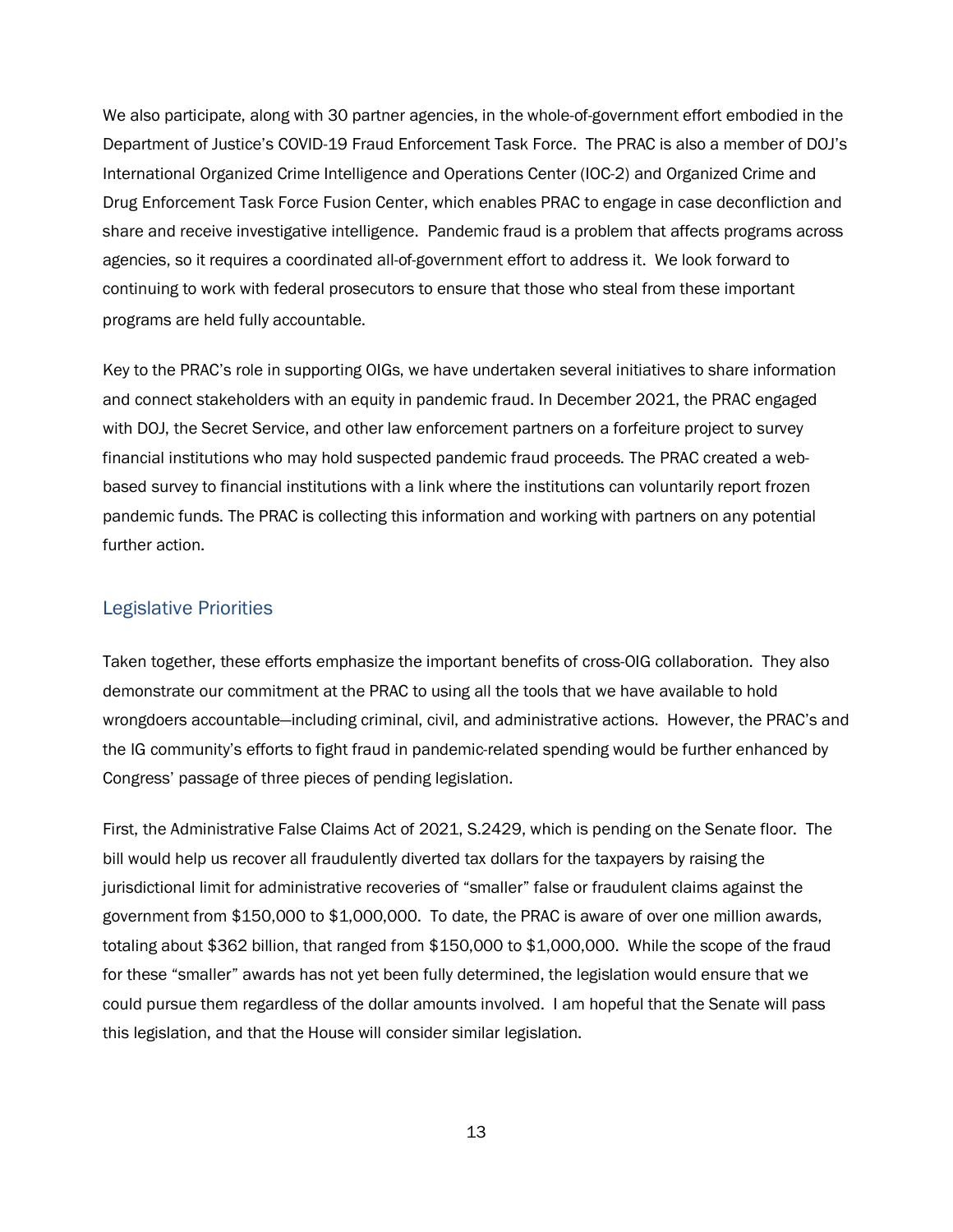In addition, the PRAC, IG community, and law enforcement partners' efforts to fight fraud in small business loan programs would be enhanced by the extension of the statute of limitations for PPP and EIDL loan fraud in H.R. 7352 and H.R. 7334, respectively. These bipartisan bills both passed the House on June 8, 2022 and would establish a 10-year statute of limitations for all forms of PPP loan fraud and all COVID EIDL loan fraud. The 10-year statute of limitations is consistent with that for bank fraud, which has been charged in most cases of alleged PPP fraud for loans issued by traditional banks. However, many loans in small business pandemic relief programs were issued by nonbank financial technology companies, or fintechs. Fraud cases involving fintech companies are prosecuted as wire fraud, which has a statute of limitations of five years. The oversight community is actively pursuing investigations into PPP and EIDL loan fraud, with more than 650 ongoing investigations. OIG investigations have resulted in more than 700 indictments in cases of PPP and/or EIDL loan fraud, with total charged losses of more than \$1.2 billion. The extension of limitations in H.R. 7352 and H.R. 7334 would allow our investigators the time necessary to fully pursue those who defrauded aid programs intended to assist small business owners and their employees during an acute national crisis. As PRAC Chair, I welcome last week's passage of this legislation in the House and look forward to the Senate considering similar legislation.

### The PRAC's Priorities in the Year Ahead

Through our investigative and oversight work, the PRAC has identified the need to prevent and detect identity theft in pandemic benefit programs as a key priority. Indeed, identity theft has been endemic in the fraud cases we have seen, and it often results in three victims:

- First, the tax-paying public at large because federal benefits intended to provide relief from the health and economic impacts of the pandemic are diverted to the pockets of bad actors.
- Second, the individuals these programs are intended to help who are left unable to obtain benefits because someone already fraudulently took out benefits in their name.
- Third, the individuals whose identities were stolen and used to fraudulently obtain benefits are left to deal with the ramifications of damaged credit and other issues.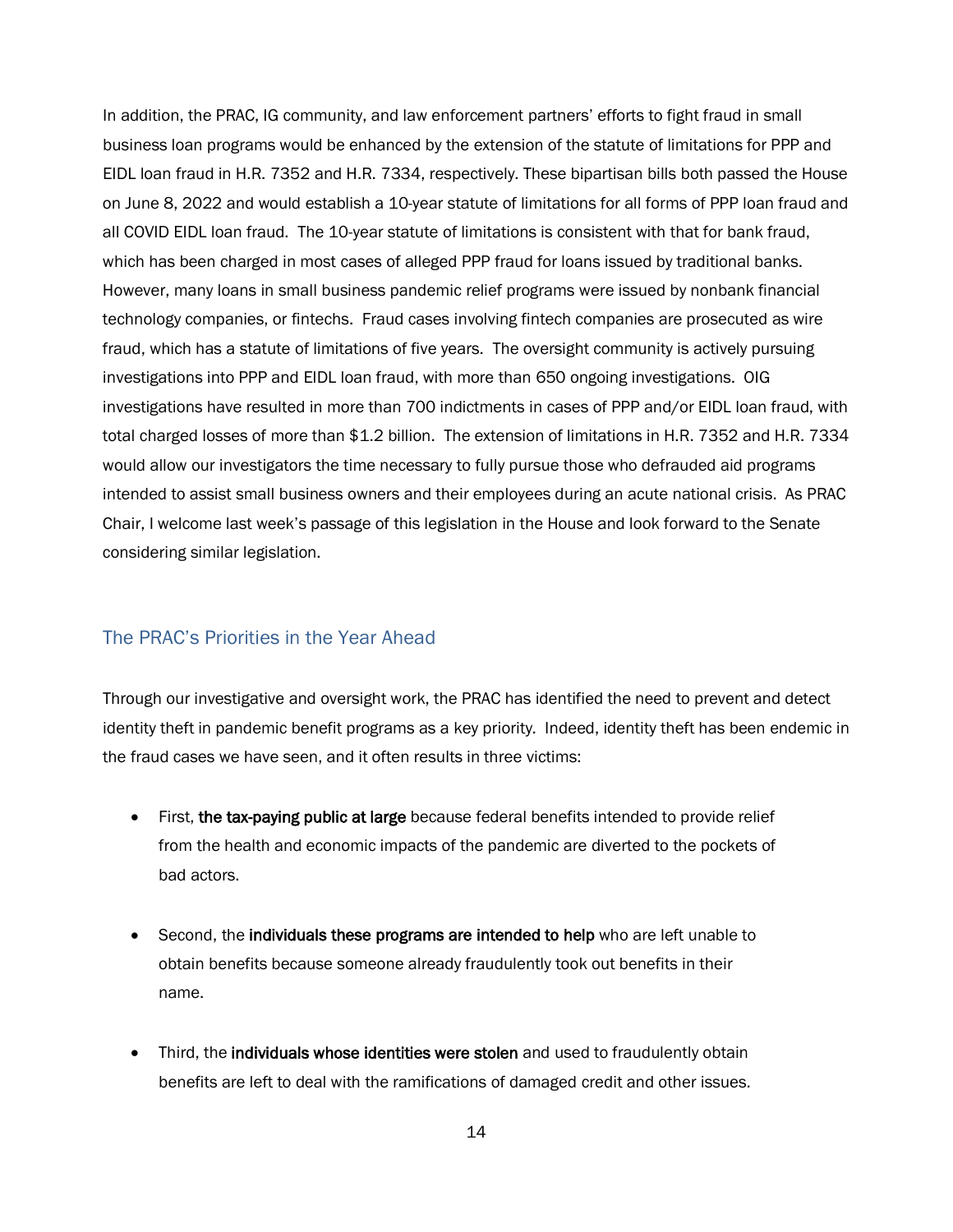The PRAC created the Identity Fraud Reduction and Redress Working Group in July 2021 to address these serious challenges. Through this group and related efforts, we are partnering with our member Inspectors General to identity ways that the agencies we oversee can better protect the public from identity fraud in pandemic relief programs by closing the gaps that allow scammers to exploit these programs. For example, our December 2021 capping report *[Key Insights: State Pandemic](https://www.pandemicoversight.gov/media/file/state-unemployment-insurance-capping-report)  [Unemployment Insurance Programs](https://www.pandemicoversight.gov/media/file/state-unemployment-insurance-capping-report)* looked at 40 reports from 16 state auditors and described how one of the new federal unemployment insurance programs did not require proof of income or identity, making it difficult for state auditors to verify eligibility. We also found that multiple states paid benefits to prisoners or to individuals that applied using stolen identities. Yesterday we issued *[Key Insights:](https://www.pandemicoversight.gov/spotlight/identity-theft-in-pandemic-benefits-programs)  [Identity Fraud Reduction and Redress in Pandemic Response Programs](https://www.pandemicoversight.gov/spotlight/identity-theft-in-pandemic-benefits-programs)*. In this report, the PRAC reviewed 55 federal IG reports concerning identity fraud, 16 of which were related to the pandemic. These 55 reports included a total of 191 recommendations, many of which related specifically to identity fraud reduction and redress and could be applied across multiple agencies. Our review shows that pandemic spending was particularly vulnerable to fraud schemes leveraging stolen or synthetic identities for two major reasons:

- 1. Pandemic relief funds under several programs were widely available with minimal or no documentation required.
- 2. Because many of the programs were created quickly, agencies did not take the time to develop effective fraud controls.

Many of these insights, along with additional, pre-pandemic findings and recommendations from OIGs in this area, provide broader considerations for agencies to better address identity fraud in their programs.

The PRAC is also focused on adding to our body of work detailing the importance of antifraud controls. In a [recent report,](https://www.hudoig.gov/reports-publications/memorandum/fraud-risk-inventory-cdbg-and-esg-cares-act-funds) we partnered with the U.S. Department of Housing and Urban Development (HUD) [OIG](https://www.hudoig.gov/) to document different fraud schemes and discovered insights that we are sharing with agencies that are reviewing fraud cases in other pandemic relief programs. We also provided recommendations to HUD on how to strengthen anti-fraud controls for two HUD programs, and systemically prevent these fraud schemes—and others—from occurring. As a result of findings from this assessment, we partnered a second time with HUD OIG to conduct a follow-on project to assess potential fraud risks in four additional HUD programs that received significant supplemental funding from the American Rescue Plan.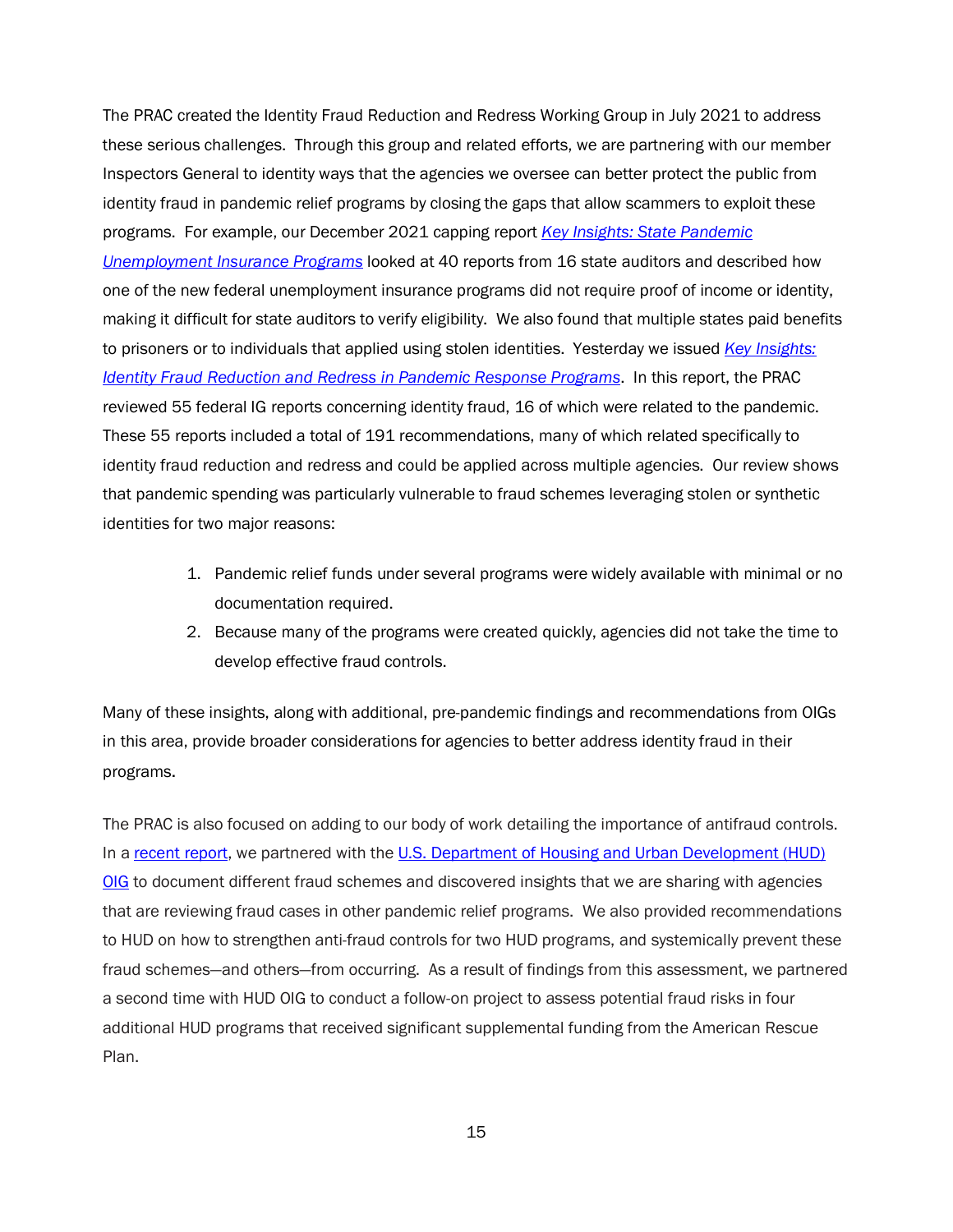Additionally, in January of this year, we issued a report entitled *[Small Business Administration](https://www.pandemicoversight.gov/sites/default/files/2022-01/SBA_Fraud_Controls_Final_02_Jan21.pdf)  [Paycheck Protection Program Phase III Fraud Controls](https://www.pandemicoversight.gov/sites/default/files/2022-01/SBA_Fraud_Controls_Final_02_Jan21.pdf)* that examined fraud controls added by the SBA to the PPP in January 2021. Some of these controls were later used by the SBA to administer the Restaurant Revitalization Fund (RRF) in May 2021. To determine the effectiveness of these additional fraud controls, we looked at 66 prior prosecutions by the Department of Justice that involved PPP fraud in 2020 to assess the impact these antifraud controls would have had on those schemes had they been in place at that time. We found that while the new controls improved the SBA's ability to detect fraud schemes, the controls would not have detected some of the fraud in the prior 66 cases. Further, we found that some of the same fraud schemes are going undetected despite the additional controls. We concluded that the SBA's updated controls for PPP would have significantly benefitted from a formal fraud risk assessment before the program re-opened in January 2021. The PRAC worked with OMB to conduct a review of SBA's COVID EIDL program before the loan threshold was increased to \$2 million. That review resulted in the addition of new controls, including additional safeguards to detect against and handle suspicious IP addresses, additional program eligibility checks, and other preventative measures.

In addition to these efforts, the PRAC and our member IGs are currently working on more than 200 pandemic oversight engagements that focus on emerging issues like public health and safety and how to prevent and detect fraud in government programs. The PRAC also will continue to increase our transparency efforts by shining an even brighter spotlight on the important oversight efforts underway by state, local, and Tribal governments with the rollout of new content on PandemicOversight.gov to include fresh interactive maps, tools, and data stories on pandemic relief trends and findings. And, of course, we will continue to engage in community outreach and engagement events to gather stakeholder perspectives and recommendations on the delivery of better government programs and operations.

Finally, we will continue to work closely with our federal and state oversight partners, the Congress, the Office of Management and Budget, and the agencies we oversee to identify lessons learned and provide insights to inform critical decision-making related to the pandemic.

### **Conclusion**

What the PRAC has developed over the past two years is a new model for conducting oversight in a crisis. It is a model that draws on the existing capabilities of the oversight community and surges

16